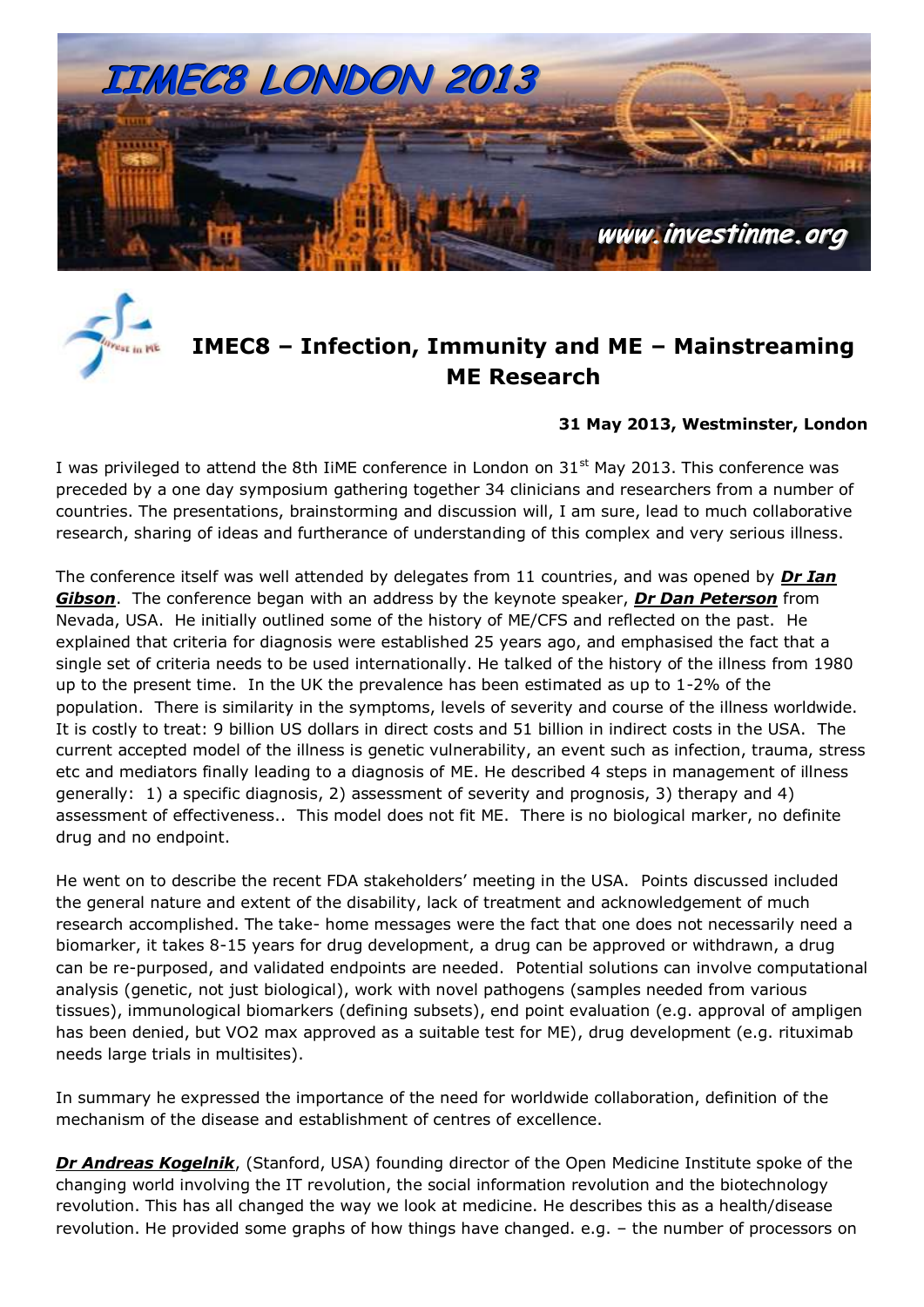a chip has doubled every 18 months since 1981, while the cost per megabyte is decreasing from \$700 per megabyte in 1981, to less than 2c per megabyte now. There are 2 cell phones for every individual in the USA. There are now many wearable devices for evaluation of physiology, such as in POTS patients this can include continuous measurements, so that it is easy to document activity etc efficiently and accurately. Social networking has also had an impact on medicine – e.g. there are 1 billion facebook users worldwide, so that people can get medical information this way. Biotechnology has increased explosively in relation to storage. The cost of mapping the human genome is decreasing rapidly and now one can pull out a huge amount of data for \$20,000. It is becoming possible to cluster and regroup patients by moving into a molecular level.

There are 5 stages for acceptance of a new idea: 1) Irrelevance, 2) Relevant but unproven, 3) Proven but dangerous, 4) safe but not saleable and 5) It will sell – great idea! ME has largely been ignored as there has not been enough data. The current state of the science is that there are a lot of hypotheses, there is a start on data, there are willing people to collaborate, we have measurements that have not yet been applied to ME and there are patients willing to help. Measurements need to be broad and deep and there must be large numbers of people engaging.

Kogelnik then went on to describe the MERIT initiative. They had a roundtable discussion in New York in June 2012 with 25 clinicians and researchers gathered. The result was a list of priority targets for collaborative research, which could lead to open collaboration and a worldwide plan. As a result 10 research projects are being established.

- 1. Large scale combination trial of rituximab and valganciclovir
- 2. International registry and biobank
- 3. Protein panel in treated and untreated patients
- 4. Phase 2 treatment of mono and combination pharmacological pilots
- 5. Immunological biomarkers exploration studies (NK cells, B and T cells)
- 6. DNA studies: whole genomes, HLA sequencing, DNA methylation.
- 7. Mass spectroscopy environmental measures
- 8. Comprehensive viral testing
- 9. Advanced immunological biomarkers

10. Non-pharmacological studies, which need standardisation. One arm is looking at the evaluation of how Moringa affects NK cells. Included also are projects looking at insurance issues and also possible related diseases (Lyme, autism).

Patients can now register on line to be included in the databases for future possible research.

#### [www.openmednet.org/registration/MECFS](http://www.openmednet.org/registration/MECFS)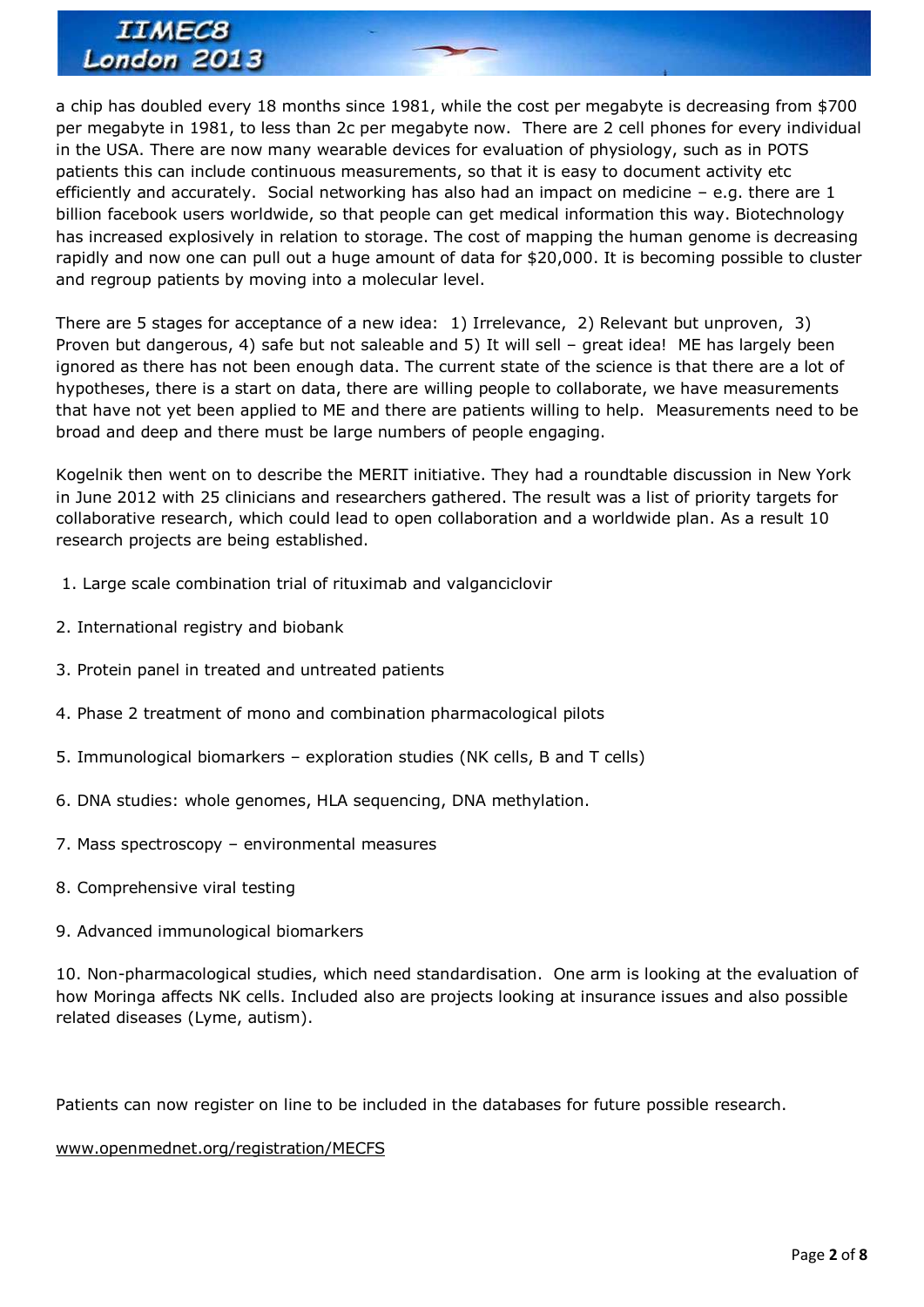*[Rakib Rayhan](file:///C:/Users/lento/Documents/IiME/IiME%20.org%20V2013-01/IiME%20Conference%202013/IIMEC8%20Agenda.htm%23Rakib)* (Georgetown, USA) gave an overview of Gulf War Illness (GWI), which is closely related to ME/CFS. The first Gulf War was in 1990-91. There followed an excess prevalence of veterans with generalised symptoms and also recognised medical conditions. By 1991 there were many with ongoing illnesses with no firm explanation and these people were initially labelled as psychosomatic or malingerers. However it was established eventually that oil fires, smoke, incomplete combustion and fire particulate materials maybe responsible. A task force was established in 1997 to look into GWI. Sarin (an anti-cholinesterase inhibitor) and pyridostigmine use was investigated. Many other possible causes of a complex nature were investigated, such as involvement of pesticides and other chemicals.

Objective measures on patients included exercise induced effects on cognitive function using functional MRI (fMRI) on 2 consecutive days. Diffusion tensor imaging and voxel-based technology was used. The data presented is the first direct evidence that 1) there is white matter damage associated with the complaints of pain and fatigue, 2) there was elucidation of two phenotypes in response to exercise stressors, 3)neurological evidence of compensatory cognitive function, 4) cortical, cerebellar and brainstem damage associated with exercise induced phenotypes, and 5) cognitive alterations associated with abnormal energetics of lactate metabolism in the prefrontal cortex, possibly linked to neuronal mitochondrial dysfunction. The orthostatic heart rate was elevated in some patients and in these, tenderness in FM points increased after exercise. There were changes in brain blood flow particularly after exercise. The conclusion was that chemical exposure may have damaged the CNS, and the study emphasised the importance of measures such as fMRI being taken before and after exercise.

**[Professor Greg Towers](file:///C:/Users/lento/Documents/IiME/IiME%20.org%20V2013-01/IiME%20Conference%202013/IIMEC8%20Agenda.htm%23Greg)** (London, UK) has studied the lifecycle of retroviruses and spoke on the relationship between retroviruses and ME. He went through the reasons as to how and why XMRV is not a human pathogen, but a mouse gamma retrovirus. He outlined the initial prostate study which had described XMRV as being present in prostate cancer. He outlined the basic steps of retroviral replication, and explained how endogenous retroviruses get into the genome. He showed how cells will grow if injected into mice but not in a laboratory dish. Excitement originally arose because if XMRV had been implicated in ME, it could lead to potential diagnosis and treatment. After the original XMRV discovery by the Mikovits lab, there were a series of negative studies, and the subsequent conclusion that XMRV was a laboratory contaminant. Towers had looked to see where the ancestral strains had arisen. The cell line had come from mice, and was then intermingled with the human line. They were not separate sources.

The Lipkin study provided the final closure using 150 patient samples and 150 controls, analysed blinded in different centres. There were no differences between samples and controls, and it was finally concluded that XMRV is not a human pathogen. It is a mouse virus generated around 1994 and not aetiologic of ME. Genetic evidence can be used to determine origin. It was also concluded that PCR is very sensitive and needs to manage inevitable contamination.

Towers emphasised that "This should not ever happen again" and new pathogens need more rigour.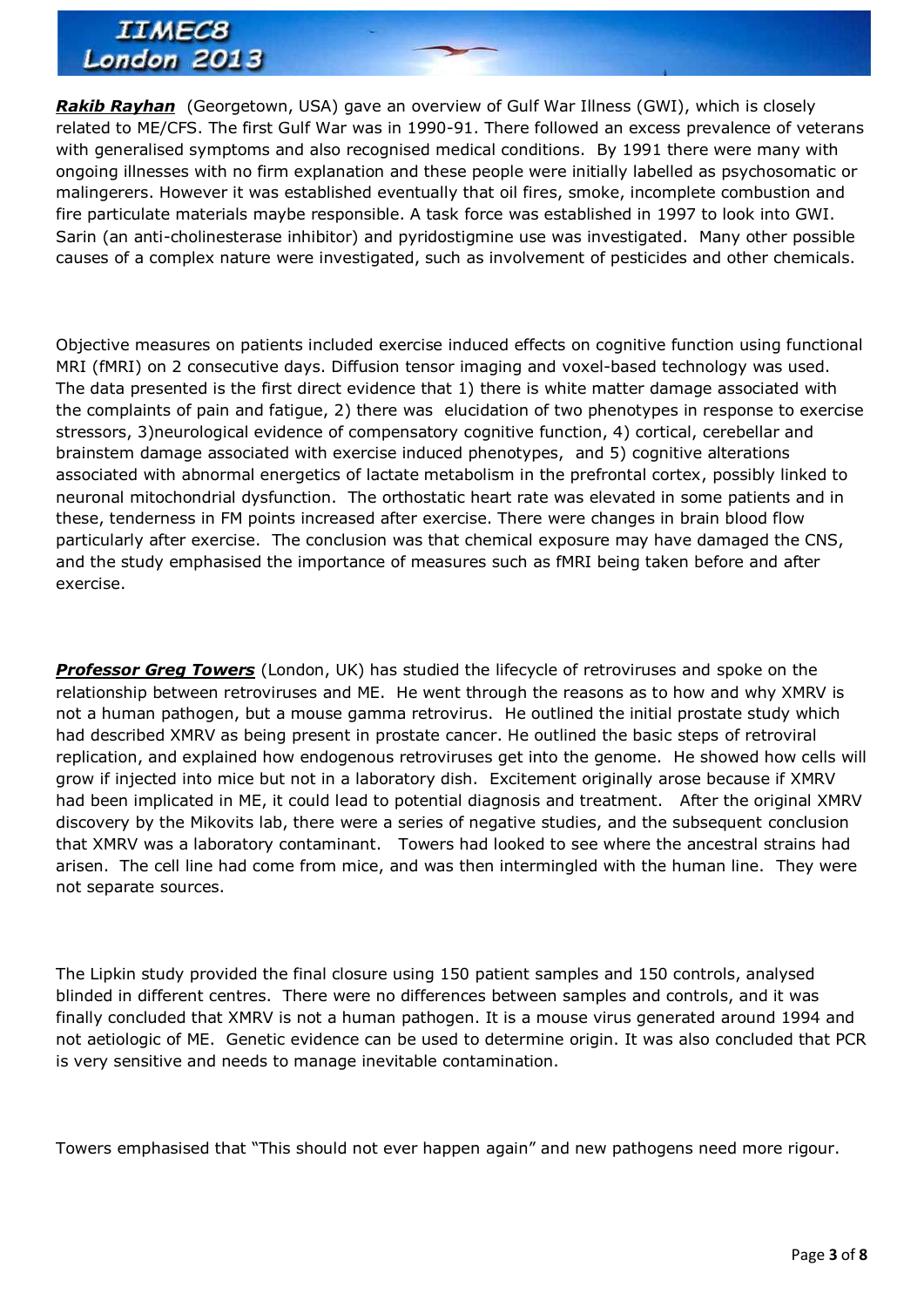The next presentation was from *[Professor Mady Hornig](file:///C:/Users/lento/Documents/IiME/IiME%20.org%20V2013-01/IiME%20Conference%202013/IIMEC8%20Agenda.htm%23Mady)* (New York, USA). Her focus was on pathogen discovery in ME, in particular in relation to pathogens implicated in brain disorders. She looked at the role of microbial, immune and toxic stimuli in the development of neuropsychiatric conditions including, autism, PANDAS (paediatric autoimmune neuropsychiatric disorders associated with streptococcal infections), mood disorders and ME. She described a 3-strike hypothesis involving genetics, environment and effects on the foetus. She used the risk of schizophrenia after cannabis exposure as an example. The exposure alone does not lead to the disease – there needs to be genetic susceptibility. In ME, it is unlikely there is a single agent. Many other disorders have an immune generated pathogenesis. In 1957, the autoimmune concept associated with disease was proposed by Witebsky.

In ME, early evidence associated with onset may not be available. There may be direct evidence of effects at infection sites. Replication may cause cell damage, toxins may alter physiology an there may be effects distal to the infection site. Host responses may influence outcomes. Interference with differentiated cell function and molecular mimicry may occur, and there may be long term effects of infection. Infection may be "hit and run". In MS there are for example geographic regional effects also. Microbes can condition the immune system via the gastrointestinal tract. Gut microbiota can modulate brain and behaviour, leading for example to effects on sleep and alertness. CNS function depends on a balance between the immune system and stress responses. There is memory dysfunction if the pathways are not operative.

Other studies by Hornig have shown no association between measles virus and autism or bronavirus in schizophrenia. She has however found reduced ileal enzymes, which may lead to failed uptakes of precursors of anti-oxidants. This can lead to oxidative stress. She has several ongoing ME studies relating to this, including looking at the timing of flu and enteroviral infections.

She had a brief look back at some of medical history – at how duodenal ulcers were originally thought to be stress related, and were later shown to be due to H.pylori infection. And quotes from Einstein relating to exam questions – when a student asked why the questions to the current year's exams were the same as last year, he was told, "but the answers will be different this year " – showing us that medical science is constantly in a state of change.

*[Dr Clare Gerada](file:///C:/Users/lento/Documents/IiME/IiME%20.org%20V2013-01/IiME%20Conference%202013/IIMEC8%20Agenda.htm%23Clare)* is now the chair of the Royal College of Physicians (UK) – and she spoke about the government NHS reforms and implications for long term conditions such as ME. The RCGP is the voice of 48,000 GPs in the UK, and has just celebrated its 50<sup>th</sup> birthday. The aim of the reforms is to build bridges and improve the lives of patients, particularly those suffering from chronic disability. She described general practice as the oldest branch of medicine, and as a GP herself, she has seen many changes in general practice and in the NHS over the past 3 years. The aim of the GP (as quoted by her own GP father) should be to give something back to the community, listen, and be there for patients. One million patients are seen in Britain daily by GPs. General practice is under great strain. There is lack of money and manpower, and it is hard to deliver the standard of care needed from cradle to grave. The whole health service is under pressure too because of the ageing population and increasing demands on services. There are more complex problems with age and this can be time consuming. What matters most is continuity of care. The patient also needs to learn to help manage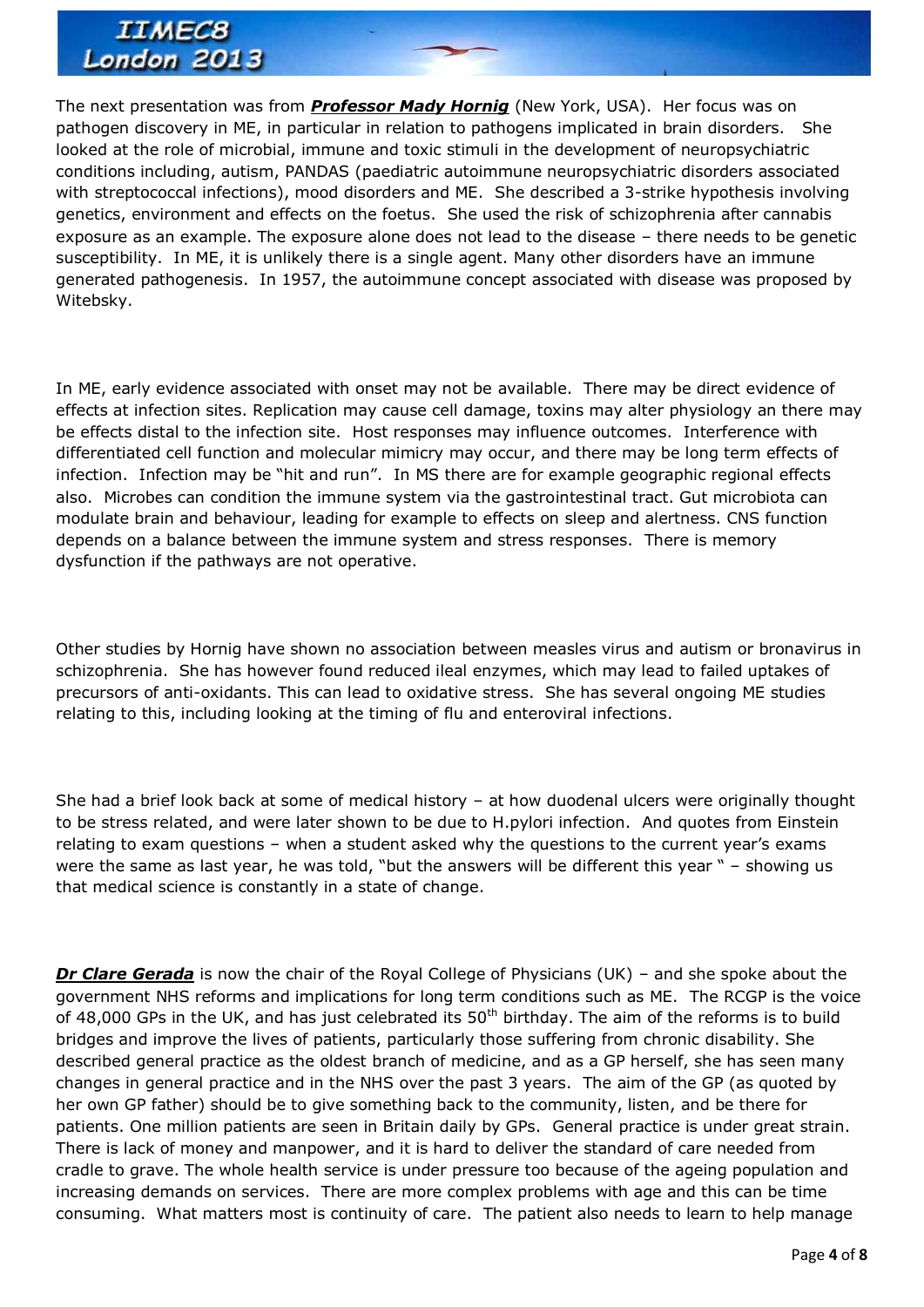

their own condition. There is a need for development of integrated services. Ideally the GP needs access to a multidisciplinary team.

The NHS has had a huge reorganisation, and all existing structures were dismantled. There has been rebuilding with monumental cuts, which has led to exhaustion and demoralisation. GPs have now been relegated to local groups, and healthcare is then bought for these populations. There are many social changes, and public health is being run by local governments.

In relation to ME, very few GPs fully understand the illness, as there are so many illnesses and so much detail to learn all the time. It is an illness that needs specialist care, as is far too complex and time consuming for the average GP. However the RCGP is trying to improve things by providing online education. 500 GPs have downloaded the latest training module which should give greater understanding. The new NHS act will hopefully gradually improve things in the UK. Bridge building between the GP and patient is needed, and acknowledgement of the illness is slowly improving.

*[Dr Don Staines](file:///C:/Users/lento/Documents/IiME/IiME%20.org%20V2013-01/IiME%20Conference%202013/IIMEC8%20Agenda.htm%23Sonya)* (Gold coast, Australia) then presented an update on the work by **Sonya Marshall-Grasilnik**, who was unable to attend the meeting. He outlined the new research being undertaken at Griffith University, where there is a dedicated ME research facility, which includes a 3 bed unit for 24 hour stay. He stressed the importance of getting immunological and molecular markers for this multisystem disease. He outlined natural killer cell (NK)l function showing the release of lytic proteins: perforins and granzymes (A and B). Studies show that NK cell function declines over time in ME. CD107a is a NK marker for lysis, and granzyme B is down in ME. Several dimensions show impaired function in the immune system in this illness such as: CD56 (bright) down, CD8 lysis down++, reduced respiratory burst in neutrophils and high levels of HNA2. There are also a number of significant differences in microRNA in ME. mRNA CD8 cells show consistent abnormalities. He asked the question – is ME an auto-immune disease?

Other abnormal results from their lab included upregulation of T-reg cells in the adaptive immune system – this could be a potential biomarker, and helps to suppress inflammatory mechanisms. No differences were found in gamma-delta cells, but this will be redone. B cell phenotypes showed reduced immature cells, despite increased memory and increased plasma levels. Plasmacytoid dendritic cells were elevated.

Conceptual paradigms were outlined in the innate and adaptive immune systems, whose components are initiated in response to an adaptive pathogen. Results indicate potential hallmarks of autoimmunity. There are clear derangements in the immune system, and he reiterated the fact that such major changes will never be fixed by "exercise"! It is important to note that severe patients were included in these studies by going into patients' homes to take the blood.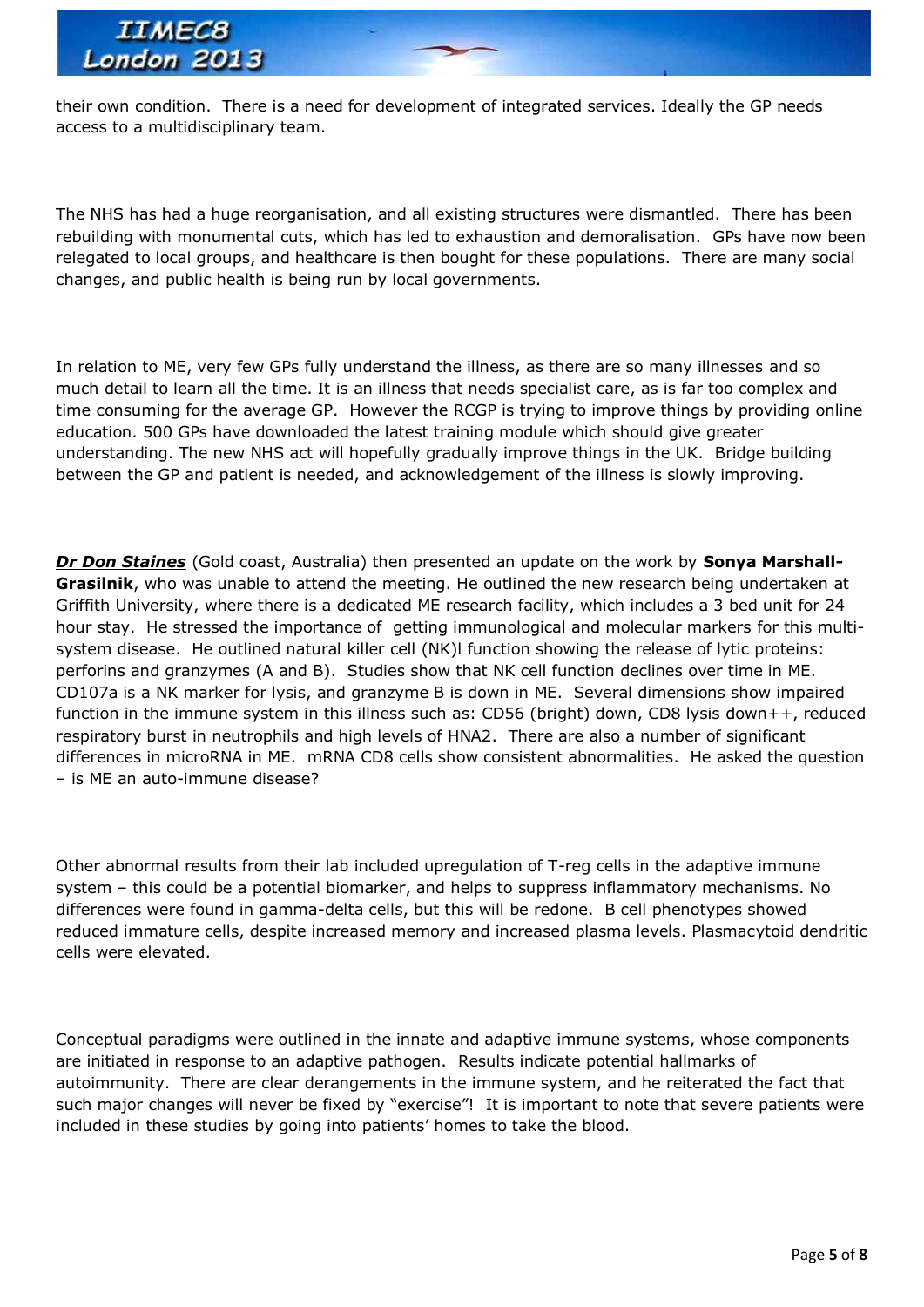Clinical immunology and research on B cell abnormalities in ME was discussed by *[Dr Amolak Bansal](file:///C:/Users/lento/Documents/IiME/IiME%20.org%20V2013-01/IiME%20Conference%202013/IIMEC8%20Agenda.htm%23Amolak)* (Surrey, UK). He talked about immune dysfunction and autoimmunity. He looked at a long list of potential causes of ME, with interaction of the various systems, and a list of predisposing factors. He showed that 10-15% patient do have joint hypermobility. There is a slight familial tendency and relationships to personality and race. Fibromyalgia, IBS and MCS all can co-exist. There is often a past history of mood disorders. Triggers can include infection, stress, vaccinations, injury, major life events etc. Factors which adversely affect the illness include sleep abnormality, over-activity, infections, anxiety and depression, inactivity, iatrogenic illness, illness beliefs, pessimism and loss of confidence. He said that persistent stress can have an adverse effect on the immune system, stimulates the hypothalamo-pituitary axis and increases cortisol levels. Stress raises the predisposition for autoimmunity, upregulates the Th2 mechanism and downregulates Th1 and T-regs.

Many symptoms occur associated with viruses and ME, but there is no evidence of overt antibody, complement or neutrophil change. There is NK cell immunodeficiency. There have been very few useful studies looking at the immune abnormalities in ME. There are no abnormalities on routine tests. Occasionally increased atypical lymphocytes are seen. CRP is usually normal. Altered NK function is not always found. There are many inconsistencies. This may be due to use of different criteria, varying severity of illness, roles of exercise, sleep and stress, different methods and technologies used and the timing of tests.

Bansal asked several questions: What is the role of exaggerated receptor solubilisation, and cytokine/cytokine receptor autoimmunity in this illness? Are patients generating antibodies? He had looked at many immune parameters for antibodies and all were negative. However, transitional B cells were elevated in ME patients, plasmablasts reduced and naïve B cells increased. Some cytokines were abnormal and there were some T cell subset abnormalities.

His conclusions were: 1) B cells not being regulated properly, 2) No evidence of autoimmunity to presently recognised organ specific and neuronal antigens, 3) reduced antiviral cytokines, 4) Impaired T lymphocytes and 5) increased T viral effector cell numbers. There is possible B cell dysregulation initiated by a virus, the B cells may produce autoantibodies, which can contribute to arousal mechanisms. They may target the mitochondrial proteins, leading to post-exertional malaise. Removing the autoantibodies reduces symptoms, but there is need to suppress the activity of the viruses, which encourage survival of autoreactive B cells. Antivirals such as acyclovir and valcyte may be useful. He summarised by reiterating that this is a very complex disease.

The immunological basis of ME was addressed by *[Professor Carmen Scheibenbogen](file:///C:/Users/lento/Documents/IiME/IiME%20.org%20V2013-01/IiME%20Conference%202013/IIMEC8%20Agenda.htm%23Carmen)* (Berlin,Germany). She explained how we are looking for the missing pieces of the jigsaw. There is evidence for immune mediated disease in the clinical picture, the laboratory finding and the efficacy of immunological treatment with drugs such as rituximab, ampligen, immunoglobulins and interferon alpha. There are controversial phenotypes immunologically in ME. Elevated T-regs and low NK toxicity are reproducible. There is some immune activation and some immunodeficiency. She discussed cytokine analysis undertaken by Luminex. In further studies, 50% of patients were found to have elevated T cell function with a Th1 to Th2 shift. Phenotyping was done by flow cytometry and there was T cell activation in 2/3 of the patients. There was lymphopenia in a subset of the patients. Polyclonal immunoglobulin was elevated in 25% of patients and there was evidence for immunodeficiency in a further 25%. There was MBL deficiency in 15% (and 7% in controls) – making these patients more prone to infection. There was evidence for ongoing infections with herpes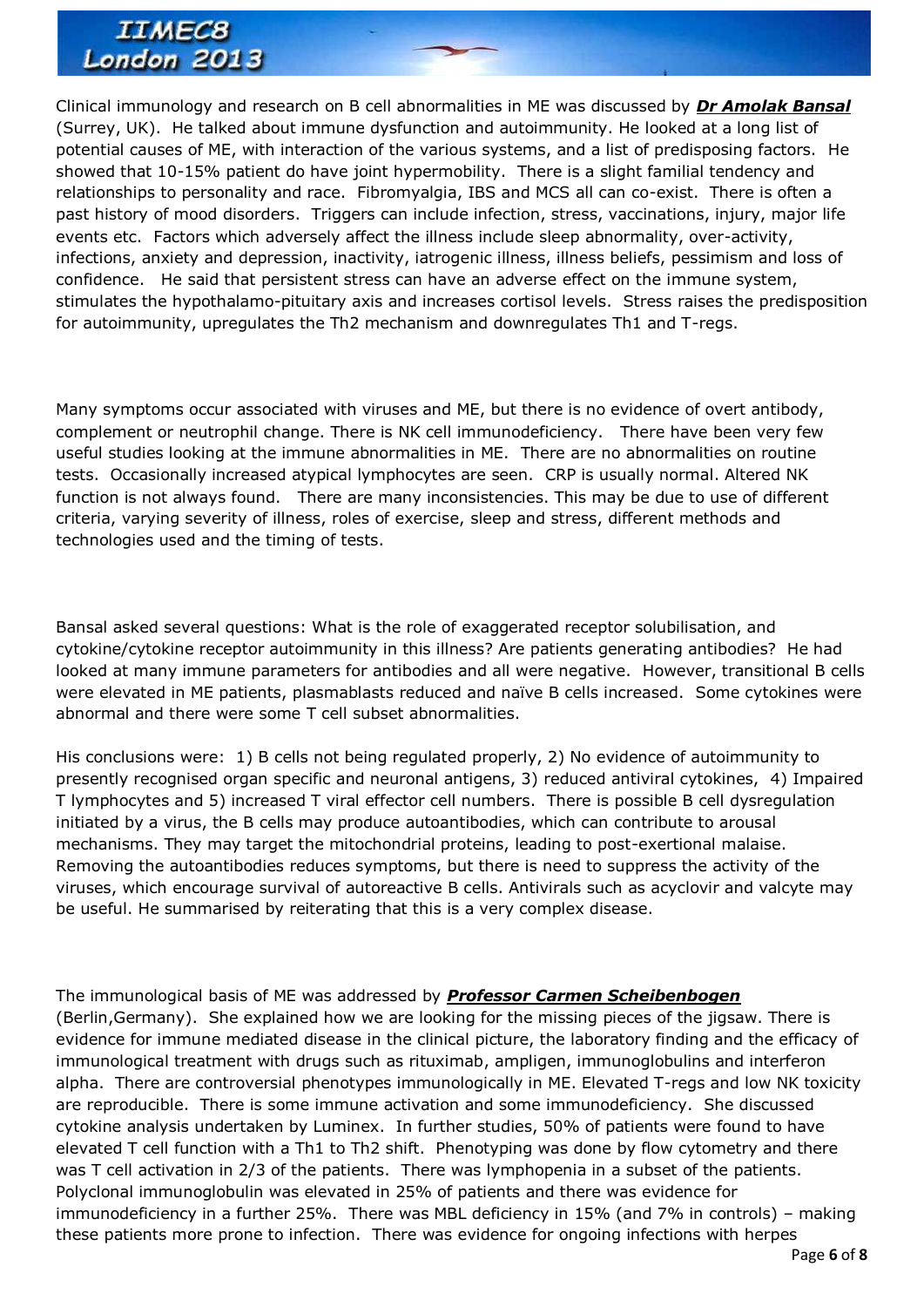viruses. A subset of patients (those with onset associated with EBV and those with recurrent herpes lesions) who improved on valaciclovir. She recommends trying a course in these patients. Some patients may have ongoing EBV activation. The data is controversial as there may be enhanced or diminished EBV responses. The team had done EBV sero-array and measured antibody response against more than 2000 peptides from EBV. There was significant difference between patients and controls.

The conclusion was that there are some distinct entities corresponding to different types of the illness. There is evidence for activation, deficiency and non-immune ME.

B cell lymphocyte depletion in ME has previously been reported by *[Dr Oystein Fluge](file:///C:/Users/lento/Documents/IiME/IiME%20.org%20V2013-01/IiME%20Conference%202013/IIMEC8%20Agenda.htm%23Dr_Øystein_Fluge)* **and** *[Professor](file:///C:/Users/lento/Documents/IiME/IiME%20.org%20V2013-01/IiME%20Conference%202013/IIMEC8%20Agenda.htm%23Olav0)*  **[Olav Mella](file:///C:/Users/lento/Documents/IiME/IiME%20.org%20V2013-01/IiME%20Conference%202013/IIMEC8%20Agenda.htm%23Olav0)** (Bergen, Norway) and as yet there is an embargo on disseminating their further research as it is awaiting publication. A further report on their findings will be added following journal publication.

They described again the studies undertaken up until 2011, when initially 3 lymphoma patients with ME had responded to the B cell depleting drug rituximab. 2 infusions had been given 2 weeks apart (500mg/m2). A further study was then undertaken with 30 subjects (15 patients and 15 controls). 67% of patients had positive results and only 13% of controls. No major toxicity or adverse events were described. Duration of response was 8-44 weeks, with 2 patients having no relapse to date. In the majority of patients relapse occurred over time.

Further studies to be reported in the literature very soon include 26 patients being followed over 28 months using rituximab with a different drug regimen, and a further 8 very severely ill patients.

Towards the end of the proceedings, **Ellen Piro** (Oslo, Norway) presented **Invest in ME** with a special award acknowledging all the effort in organising these conferences, bringing together so many distinguished researchers and clinicians from around the world, encouraging collaborative research and enabling patient participation. An award was also given to **Professor Malcolm Hooper** for his great efforts over the years.

I would like to add my thanks to all these people, and in particular to both Invest in ME and the Alison Hunter Memorial Foundation. I must also thank ANZMES for giving me the opportunity to attend such a wonderful event.

#### **Rosamund Vallings MNZM, MB BS**

#### **Auckland,NZ**

Conference DVD available for order - *[click here](file:///C:/Users/lento/Documents/IiME/IiME%20.org%20V2013-01/IiME%20Conference%202013/IiMEC8%202013%20DVD%20Order.htm)*